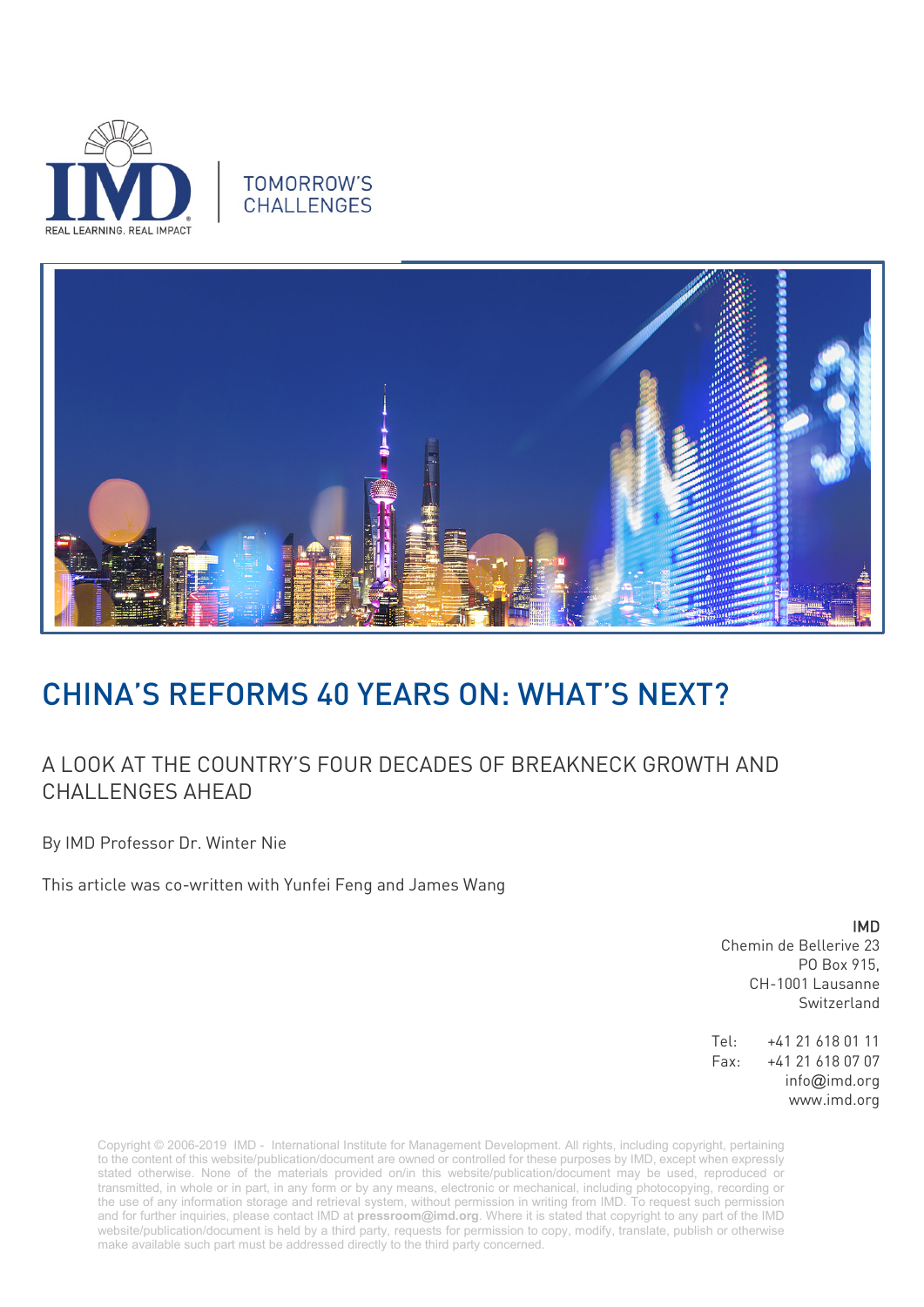The Chinese economy was on the verge of collapse after a ten-year period of extreme chaos known as the Cultural Revolution which shook the country between 1966 and 1976. In May 1978, the Guangming Daily, a party mouthpiece, published a special commentator's article entitled: "Practice is the only standard for testing truths," which officially ushered in an age of reform and opening-up. 2018 marked the 40th anniversary of this important moment in modern Chinese history. Confucius once said: "at forty, one is no longer perplexed about the world around him". The question remains: Is the rest of the world any less perplexed about China today?

#### **Decade one: The beginning**

During the first decade (1978-1988) of "reform and opening-up", the steps that China took were decidedly cautious and tentative. There was much debate about what reform would mean and whether it would take China in the direction it needed to go. The most often recited motto from that period was: "wading across the stream by feeling the stones". China and the United States established diplomatic relations on January 1<sup>st</sup>, 1979. Legislations regarding Sino-Foreign Equity Joint Ventures was passed that the same year. Notable foreign companies that lined up to invest in China included Panasonic, Sony, and Toshiba from Japan, as well as Volkswagen from Germany. China's GDP was \$USD 312.4 billion in 1988, a 270% increase from 1979.

#### **Decade two: Bookended by crises**

The second decade of the Reform Era in China was bookended with two crises, one political in 1989 and the other economic in 1998. The Tiananmen incident in summer of 1989 happened at a point when the Chinese themselves were unsure about the role of the market economy in a supposedly socialist nation. In the wake of international sanctions as a result of the Tiananmen crackdown, the number of private companies dropped from 200,000 to 90,600. Nevertheless, by the end of 1990, stock exchanges were established in Shanghai and Shenzhen. Supreme leader Deng Xiaoping, though at an advanced age by that time, declared in 1992 that Chinese reforms were on a path of no return; the number of private companies soared. That decade saw the emergence of a number of influential private businesses such as Lenovo and Huawei. Other notable enterprises established during that time period included the conglomerate Fosun, the insurer Taikang, and others. China's GDP reached \$USD 1.03 trillion in 1998, an increase of 230% over that of 1988.

#### **Decade three: China becomes the factory of the world**

By far the most significant development during the third decade of the Reform Era (1998-2008) was the ascension of China to the World Trade Organization (WTO) in December 2001. This afforded China the opportunity to become "factory of the world". In the coastal city of Hangzhou, Jack Ma raised 500,000 RMB to establish Alibaba in 1999. In the same year, Tencent promoted the instantmessaging service in Shenzhen in southern China. China's e-commerce market was ready to take off. At a GDP of \$USD 4.6 trillion, China became the third largest economy in the world by 2008. The GDP grew by some 350% over the course of the decade.

#### **Decade four: Facing global crises**

The fourth decade (2008-2018) of the Reform Era got under way against amidst the severest global financial crisis since World War II. Partly due to its relatively insular banking system, the Chinese economy survived the crisis with a few bruises but not much more. A controversial stimulus package of 4 trillion yuan helped steady the economy during the global economic downturn. Housing prices surged in 2009 and the economy increasingly relied on the real estate sector. A little-known Chinese businessman named Li Shufu made a bid to acquire Volvo in the same year. Many other Chinese companies were also busy acquiring overseas assets. By 2018, China's GDP stood at \$USD 13.82 trillion, a jump of 160% compared to the previous decade and enough to put China within shouting distance of the USA (in terms of purchasing power. The Chinese economy was number one already).

Copyright © 2006-2019 IMD - International Institute for Management Development. All rights, including copyright, pertaining to the content of this website/publication/document are owned or controlled for these purposes by IMD, except when expressly stated otherwise. None of the materials provided on/in this website/publication/document may be used, reproduced or transmitted, in whole or in part, in any form or by any means, electronic or mechanical, including photocopying, recording or the use of any information storage and retrieval system, without permission in writing from IMD. To request such permission and for further inquiries, please contact IMD at **[pressroom@imd.org](mailto:pressroom@imd.org)**. Where it is stated that copyright to any part of the IMD website/publication/document is held by a third party, requests for permission to copy, modify, translate, publish or otherwise make available such part must be addressed directly to the third party concerned.